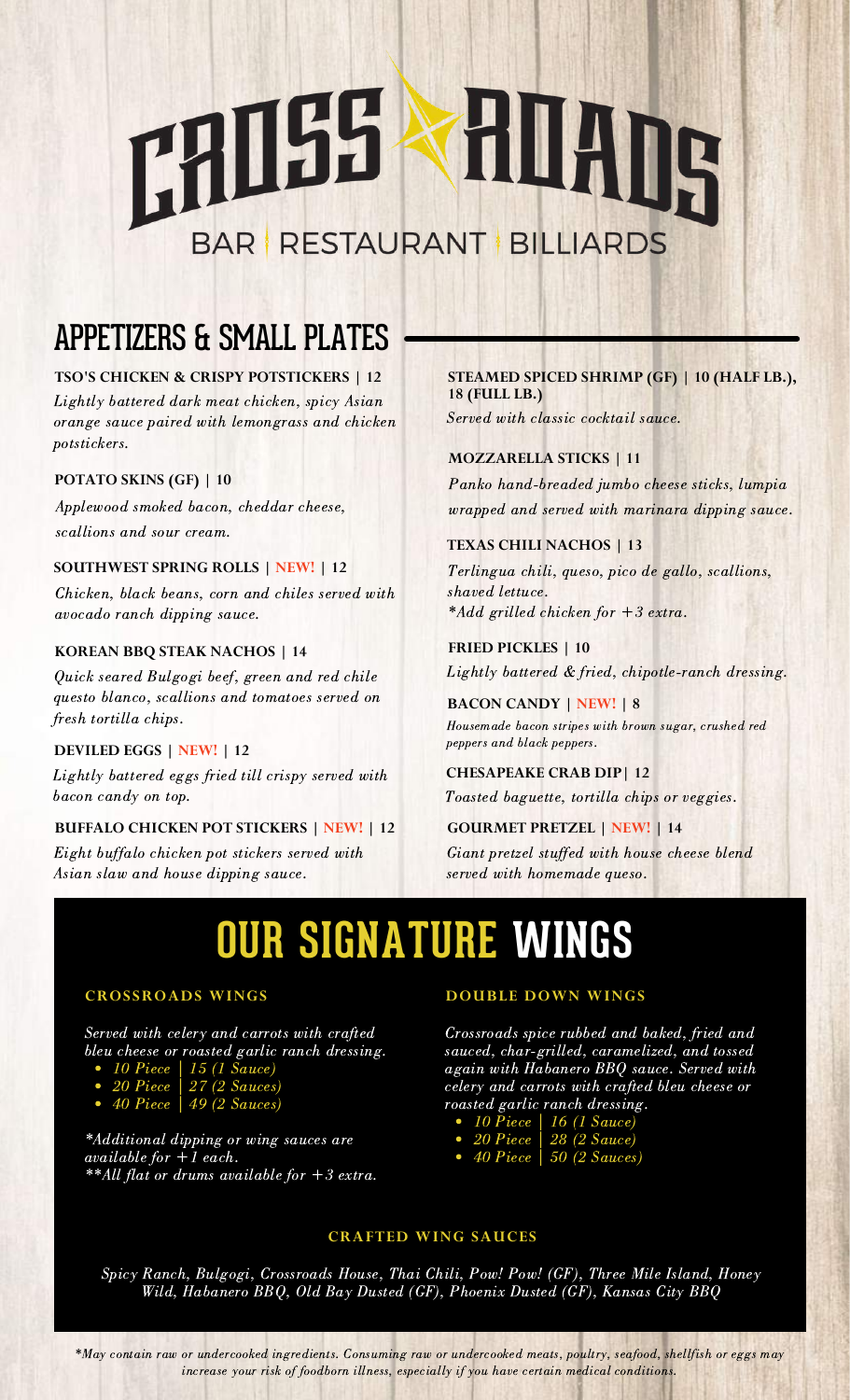# **BIG PLATES**

# **FAJITAS**

Tri-color sweet peppers, Bermuda onions, salsa, cheese, sour cream, pico de gallo and flour tortillas. Chicken (1/2 lb): 18 Steak (1/2 LB): 19 Shrimp (10 Large Shrimp): 20

Combination of All Three: 22

# **DINNER SPECIAL**

## **PRIME RIB SPECIAL\* | 21**

14oz prime rib, served with a choice of salad and one side dish.

\*Available on Friday and Saturday from 5-10pm.

### **FIRE GRILLED QUESADILLA**

Served with salsa, tomatoes, sour cream, scallions and guacamole served with chips & salsa With chicken or chorizo: 14 With steak or shrimp: 15

#### **CHICKEN FINGERS PLATTER | 13**

Add buffalo sauce for  $+1$  extra.

#### **BOURBON STREET PASTA | 17**

Cavatappi pasta, blackened shrimp, blackened chicken, andouille sausage, tri-colored peppers and Bermuda onions tossed in a Cajun cream sauce.

#### **FISH & CHIPS | 18**

Beer-battered Icelandic cod, champagne coleslaw, boardwalk fries and malted vinegar mayonnaise.

# **HAND-ROLLED PIZZA**

### **FOUR CHEESE GARLIC | 12**

Roasted garlic sauce, mozzarella, parmigianoreggiano, and ricotta cheese.

#### **LITTLE ITALY | 14**

Italian sausage, pepperoni, mushrooms, prosciutto ham, charred tomato-herb sauce, marinated sundried tomatoes and parmesan.

#### **MARGHERITA | 13**

Sliced plum tomatoes, fresh mozzarella cheese, fresh basil and rustic tomato sauce.

#### **BBQ CHICKEN | 14**

Grilled chicken, red onions, Kansas City BBQ sauce, cilantro, whole milk mozzarella.

#### **"ITS GREEK TO ME" | NEW! | 15**

Pizza dough brushed with garlic olive oil and topped with mozzarella and feta cheese, roasted red peppers, Roma tomatoes, kalamata olives, red onion and banana peppers.

# **SOUPS**

### **CHILI STYLE, NEW RECIPE! | 5 (CUP), 7 (BOWL)**

A new recipe inspired from Terlingua, Texas.

Fun Fact: Terlingua, Texas, is home of the International Chili Championship, where having beans in your chili would automatically disqualify you! We follow those rules and go back to the point of creation where beans and other toppings were considered condiments to chili.

#### **CHEESEBURGER CHOWDER**

Available every day.

\*May contain raw or undercooked ingredients. Consuming raw or undercooked meats, poultry, seafood, shellfish or eggs may increase your risk of foodborn illness, especially if you have certain medical conditions.

All pizzas are made with hand-rolled and firegrilled dough.

#### **EXTRA TOPPINGS ARE PRICED PER ITEM**

Pepperoni, Sausage, Ham, Chicken, Bacon, Kalamata Olives or Artichokes: +1

 $Prosciutto: +2$ 

Shrimp: +4

Mushrooms, Red or Spanish Onions, Spinach, Roma Tomatoes, Garlic, Green Peppers, Banana Pappers, Fresh Chilantro or Fresh Basil: +0.75

#### **CROSSROADS FIRE | NEW! | 15**

Pepperoni, chorizo, pickled jalapeño, tomato sauce and house cheese blend.

# **STREET TACOS**

Three tacos per order. No combinations.

### **POW POW SHRIMP TACOS | NEW! | 14**

Grilled shrimp tossed in pow pow sauce with pickled carrot and diakon radish, Sriracha mayonnaise, cucumbers and cilantro.

#### **BIRRIA TACOS | NEW! | 14**

Braised lamb, melted cheese, onion and cilantro with beef consommé and salsa verde.

#### **BIRRIA QUESADILLA | NEW! | 16**

Braised lamb, melted chihuahua cheese, onion and cilantro with beef consommé and salsa verde served quesadilla style.

#### **BULGOGI STEAK TACOS | 14**

Koren BBQ beef, Asian cabbage slaw, cilantro and Sriracha mayonnaise.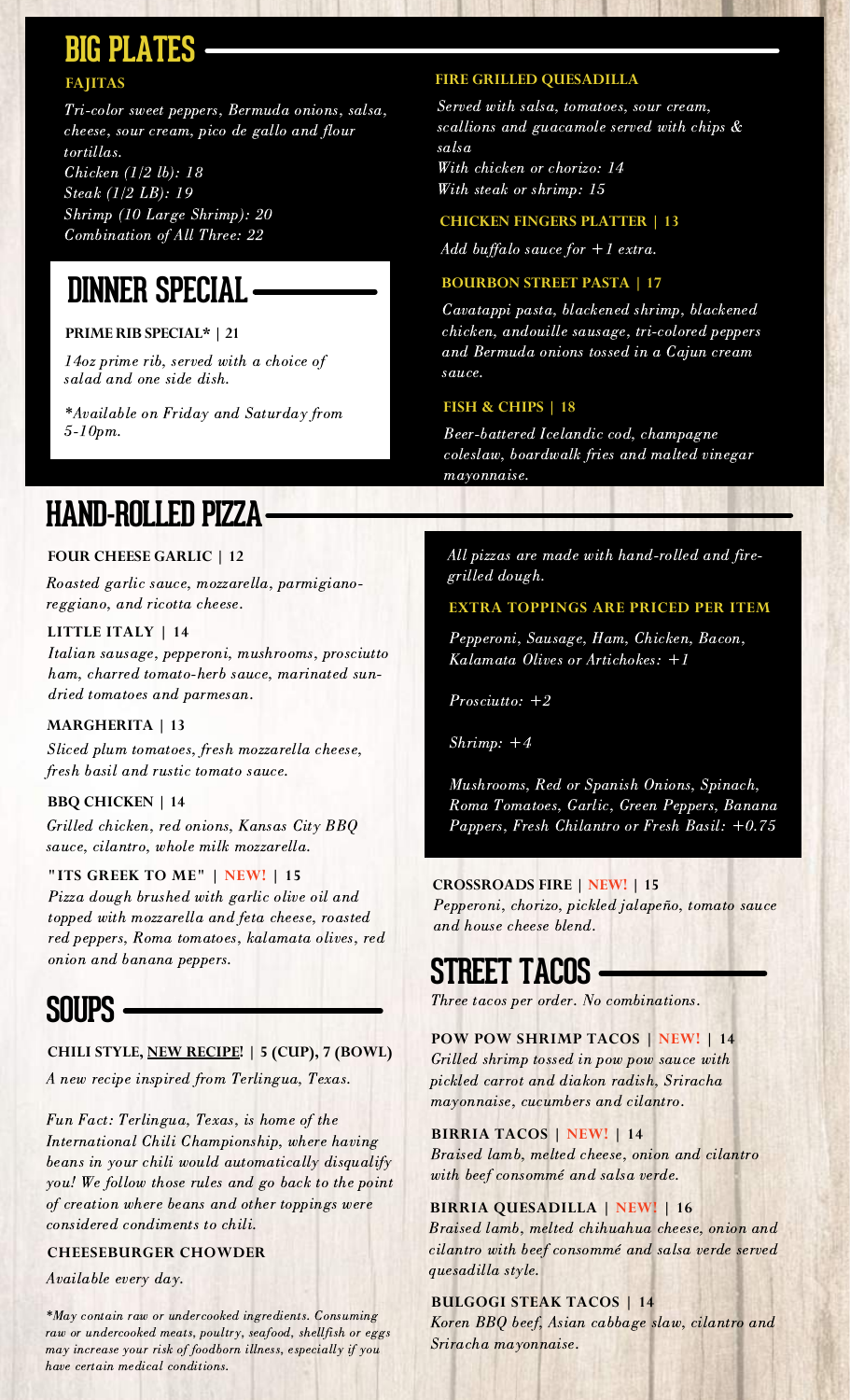# **HANDHELDS**

Served with our signature Boardwalk French Fries. Add Chili: +2 Add Applewood Smoked Bacon: +2.50 Add Fried Egg: +1.50

#### **BLACK JACK BURGER | 14**

Blackened angus burger, chile-jack cheese, applewood smoked bacon, side car of habanero BBQ sauce.

#### **"NASHVILLE" HOT CHICKEN SANDWICH | NEW! |14**

Battered, fried then tossed in our signature Nashville hot sauce, with pickles and fries.

#### **CALIFORNIA BURGER | 14**

Angus burger with house pickled jalapeños, chile jack cheese, guacamole, served on toasted brioche bun.

#### **VEGGIE BURGER | 13**

Black bean and bulger wheat, guacamole, pico de gallo, micro shred lettuce, chile jack cheese.

### **APPLEWOOD BACON CHEESEBURGER | 15**

Angus burger, stack of applewood bacon, Vermont white cheddar, Wisconsin cheddar, tomato, crispy leaf lettuce, served on toasted brioche bun

#### **\*AMERICANBISON/BUFFALO**

Half pound 98% lean. Elevate your burger experience with our Colorado bison. Add To Any Burger:  $+ $4$ 

#### **ORIGINAL STEAK & CHEESE OR CHICKEN & CHEESE SANDWICH | 14**

Caramelized onions, mushrooms, lettuce, tomato, mayonnaise and crispy onions. Served on a toasted hoagie roll with boardwalk fries.

#### **KOBE CORNED BEEF REUBEN | 13**

Sliced Kobe corned beef, Swiss cheese, sauerkraut and thousand island dressing served on marbled rye with boardwalk fries.

#### **DOUBLE DECKER CLUB | 13**

Turkey breast, black forest ham, applewood smoked bacon, cheddar cheese, mayonnaise, sliced tomato and green leaf lettuce on your choice of whole wheat, white or rye bread with boardwalk fries.

#### **ROASTED PRIME RIB DIP | 14**

Thinly sliced roasted prime rib, horseradish sauce and melted provolone cheese served on a toasted hoagie roll with boardwalk fries.

#### **WRAP IT!**

Try your handheld in a wrap for the same price.

# **SALADS**

#### **SIMPLY TOSSED | 9**

Artisan lettuce, pretzel croutons, cucumber, carrots, tomatoes and champagne vinaigrette.

#### **\*CLASSIC CAESAR BOWL | 9**

Chopped romaine hearts, garlic croutons and parmigiano-reggiano tossed with our crafted dressing.

Add grilled bistro steak for  $+6$  extra. Add grilled marinated chicken for +5 extra. Add marinated shrimp for +6 extra.

#### **BROWN DERBY COBB SALAD | 15**

Grilled marinated chicken breast, chopped market greens, applewood bacon, egg, avocado, tomatoes, cucumbers, maytag bleu cheese, Wisconsin cheddar and the dressing of your choice.

#### **MARGHERITA TACO SALAD | 12**

Crispy flour tortilla bowl, lettuce, large cut pico de gallo, avocados, black beans and roasted summer corn with fire roasted tomato salsa and chilelemon dressing. Add grilled marinated chicken for +4 extra. Add marinated shrimp for +6 extra.

#### **GREEK SALAD | NEW! | 12**

Romaine lettuce, feta cheese kalamata olives, sliced red onions, cucumbers, roasted red peppers, banana peppers and Roma tomatoes tossed in our house vinaigrette.

#### **GRILLED BISTRO STEAK SALAD | 14**

Fire-roasted peppers, maytag bleu cheese, mixed artisa lettuce and red onion. Served with two dressings: Argentinian steak sauce "chimichurri" and balsamic vinaigrette.

#### **WRAP IT!**

Try your salad in a wrap for the same price. Add fries to your salad wrap for  $+2$  extra.

#### **CROSSROADS CRAFTED DRESSINGS**

Garlic Ranch, Bleu Cheese, Honey Mustard, Balsamic Vinaigrette, Champagne Vinaigrette, \*Caesar, Chile-Lemon and Thousand Island.

# **SIDES**

All sides are \$6. **BOARDWALK FRIES CHEESE FRIES MACARONI & CHEDDAR GRATIN SEASONAL VEGETABLES (GF) BAYOU CHIPS LOADED TWICE-BAKED POTATO TATER TOTS BLACK BEANS & RICE BEER-BATTERED ONION RINGS SWEET POTATO WAFFLE FRIES CAESAR SALAD HOUSE SALAD**

\*May contain raw or undercooked ingredients. Consuming raw or undercooked meats, poultry, seafood, shellfish or eggs may increase your risk of foodborn illness, especially if you have certain medical conditions.